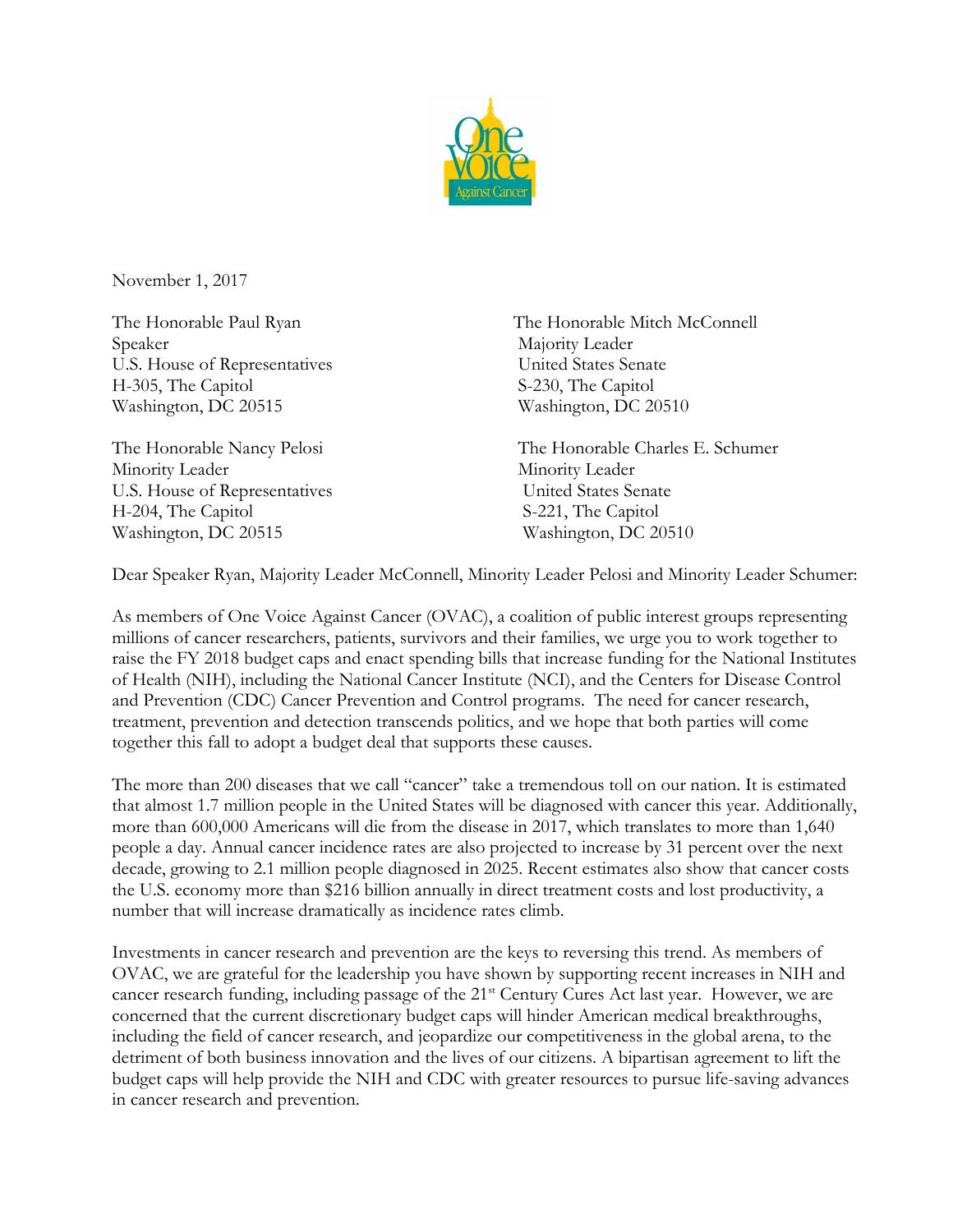Thank you for your continued efforts in the fight against cancer, and do not hesitate to reach out to us if we may be of assistance during this process.

Sincerely, Action to Cure Kidney Cancer Alliance for Cancer Gene Therapy Alliance for Prostate Cancer Prevention American Academy of Dermatology Association American Association for Cancer Research American Cancer Society Cancer Action Network American College of Surgeons Commission on Cancer American Congress of Obstetricians and Gynecologists American Sexual Health Association American Society of Clinical Oncology Association of American Cancer Institutes American Society for Radiation Oncology American Urological Association Bladder Cancer Advocacy Network Charlene Miers Foundation for Cancer Research Children's Cause for Cancer Advocacy Deadliest Cancers Coalition Debbie's Dream Foundation: Curing Stomach Cancer Dermatology Nurses' Association Esophageal Cancer Action Network Fight Colorectal Cancer Friends of Cancer Research Hematology/Oncology Pharmacy Association Intercultural Cancer Council Caucus International Myeloma Foundation Leukemia & Lymphoma Society The Life Raft Group LIVE**STRONG** Foundation LUNGevity Foundation Malecare Prostate Cancer Support Men's Health Network Mesothelioma Applied Research Foundation The MPN Research Foundation National Alliance of State Prostate Cancer Coalitions National Association of Chronic Disease Directors National Brain Tumor Society National Cancer Registrars Association Inc. National Cervical Cancer Coalition National Coalition for Cancer Research (NCCR) National Patient Advocate Foundation Oncology Nursing Society Ovarian Cancer National Alliance